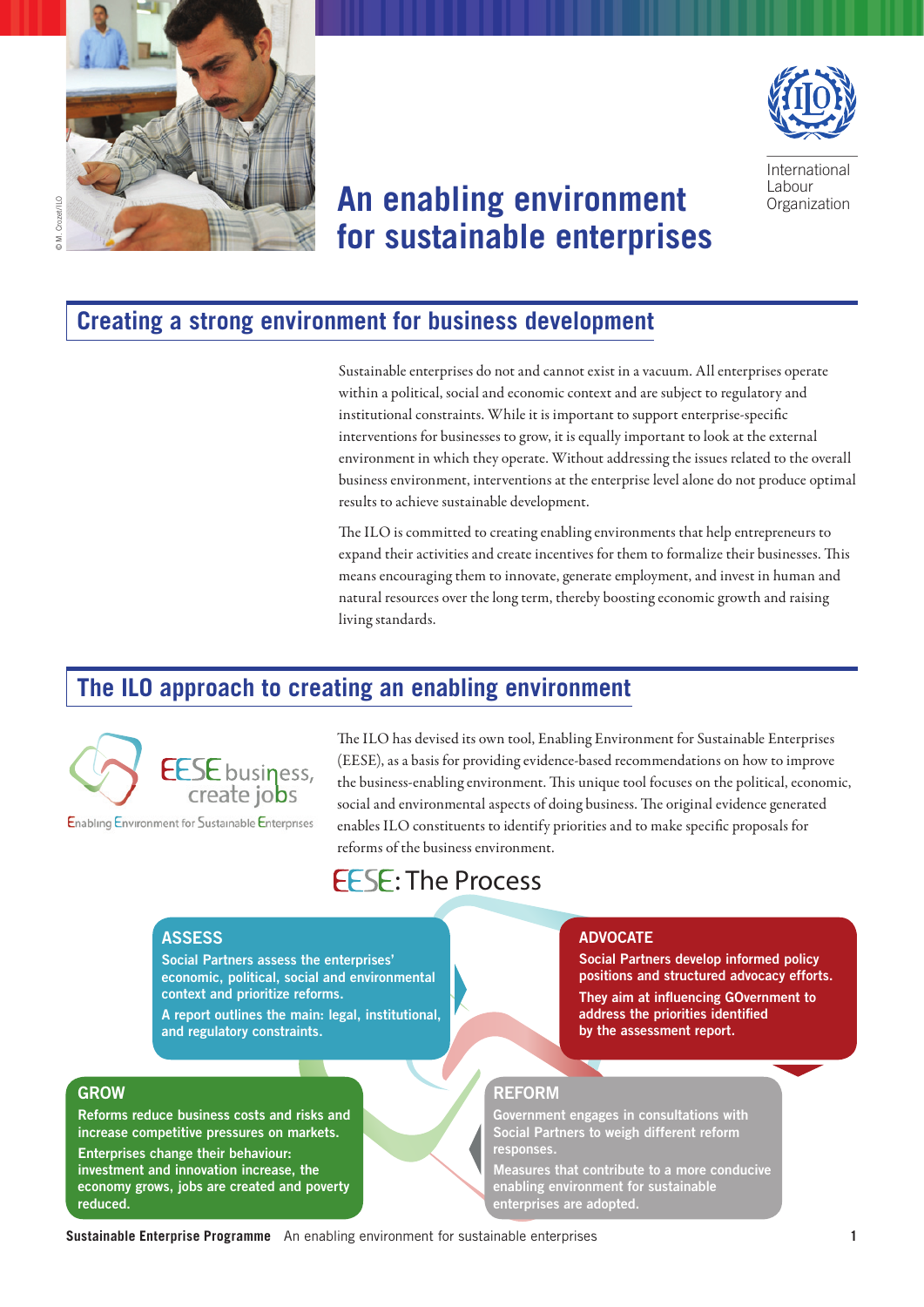# What makes **EESE** unique?

EESE combines a variety of data collection and diagnostic techniques, including a literature review, enterprise surveys, focus groups, statistical analysis of primary and secondary data, and consultations with experts. The perceptions survey includes both employers and workers as respondents.

### **DIALOGUE**

**METHODOLOGY**

The formulation of policy recommendations is grounded on consensus between workers, employers and government.

### **SCOPE**

The assessment based on 17 criteria goes far beyond the scope of other assessments, and attempts to provide an accurate and comprehensive picture of the issues affecting the performance and sustainibility of enterprises.



**EESE tools:**

Surveys: surveys allow to collect primary, representative data. They can be customized, for example to compare constraints on informal businesses to those on formal firms.

### **Red Tape Assessments**

As an extension of the EESE methodology, the ILO is currently devising its own tool for assessing and quantifying bureaucratic burdens on enterprises also known as Red Tape. The methodology entails three inter-related phases, namely (1) conceptualization and development of survey instruments, (2) fieldwork, interviews, data capture and 3) analysis, reporting, and validation of findings. The methodology calculates compliance costs for a randomly selected representative sample of enterprises and then aggregates costs to the entire enterprise population. It has been successfully piloted in the Free State Province in South Africa.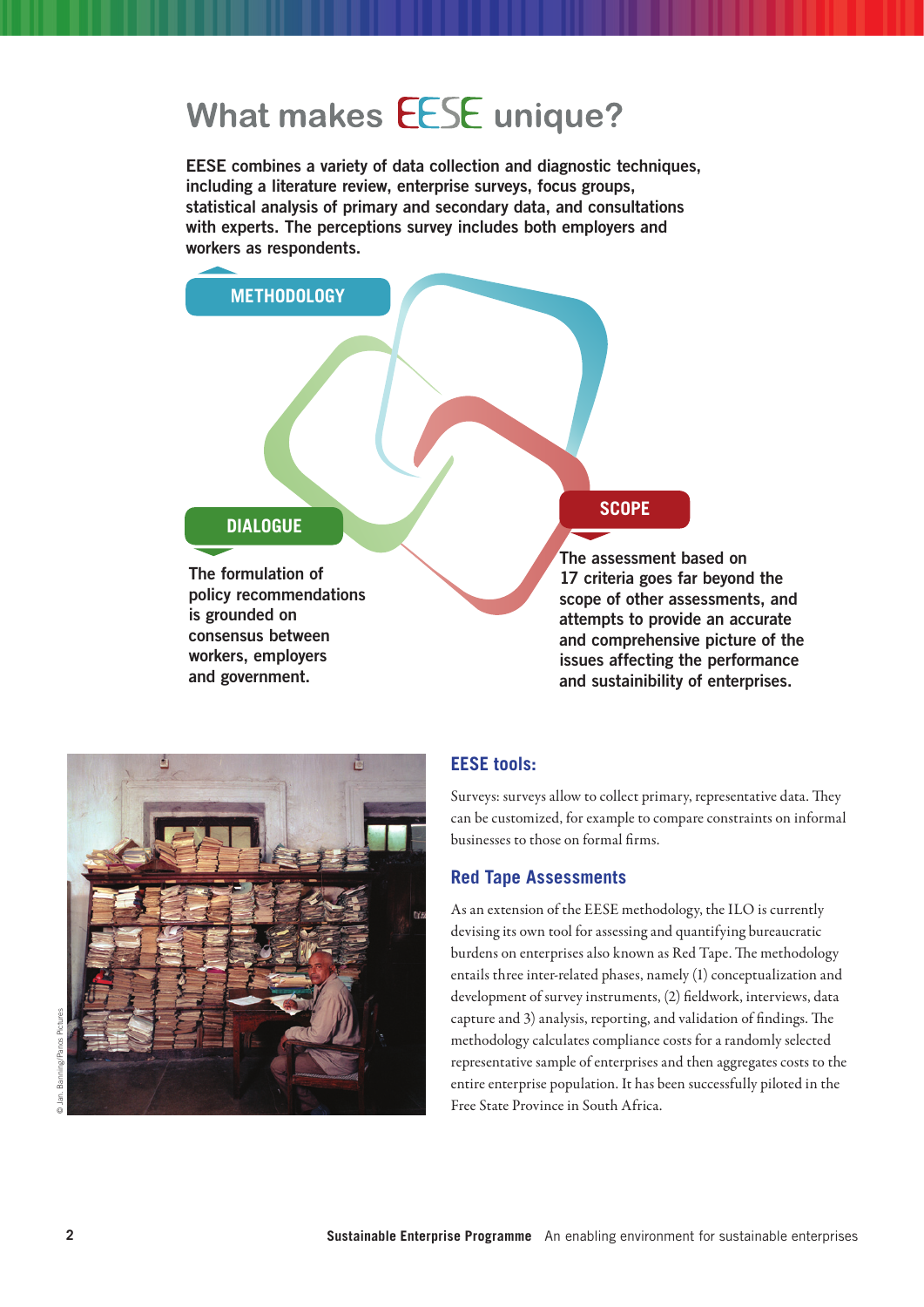## **The ILO in action: Early results from EESE work**

The EESE assessment tool has been fully operational since 2011. In cooperation with the Bureau of Employer Activities, the EESE methodology has been applied in some 30 countries all over the world. Early results demonstrate that fact-based assessments of the conditions in which enterprises operate can be effective in identifying the reforms needed to create enabling business environments.

In Honduras the ILO EESE assessment has triggered drastic reduction of business registration cost. Due to the successful advocacy efforts of the Confederation of Honduran Employers the Parliament of Honduras recently passed legislation eliminating the mandatory use of notarial services when registering a new enterprise reducing the cost of business registration approximately tenfold. It is estimated that this will lead to a yearly reduction of registration cost of USD 5 Mio and will give in addition an incentive to several thousand informal businesses to formalize. Further reform proposals are under discussion.

In the Free State Province in South Africa a red tape assessment concluded that aggregated compliance cost only for the two chosen municipalities in the Free State amounted to some USD 339 million. The main drivers were compliance costs related to (1) tax (administrative cost related to both income and value added tax, not actual tax payment), (2) initial business registration, (3) employees and labour laws. The study also showed that a large proportion react to red tape with defensive coping strategies. Enterprises choose to stay informal (31.5%) or limit the number of their own employees to stay below certain thresholds (25.6%) .

# **The ILO and Sustainable Enterprises**

The ILO Sustainable Enterprise Programme helps create more and better jobs through enterprise development. It connects business growth and competitiveness with the needs of people to make a decent living in a healthy environment - today and in the future. Anchored in the ILO's mission to create decent work for all women and men, this programme is centered on three pillars:

- • An enabling environment for enterprises Creating the right framework that enables businesses to start, grow and create decent jobs;
- • Entrepreneurship and business development Helping entrepreneurs, in particular youth, women and marginalized groups, to start and build successful enterprises;
- • Sustainable and responsible workplaces Demonstrating the link between productivity gains and improved working conditions, good industrial relations and good environmental practices.

The programme combines evidence-based policy development with capacity building and enterprise support services, delivered at the international and country levels, through advisory services and a large portfolio of technical cooperation. It works with governments, employers' and workers' organizations, in partnership with other UN agencies, financial and academic institutions, donors and others.